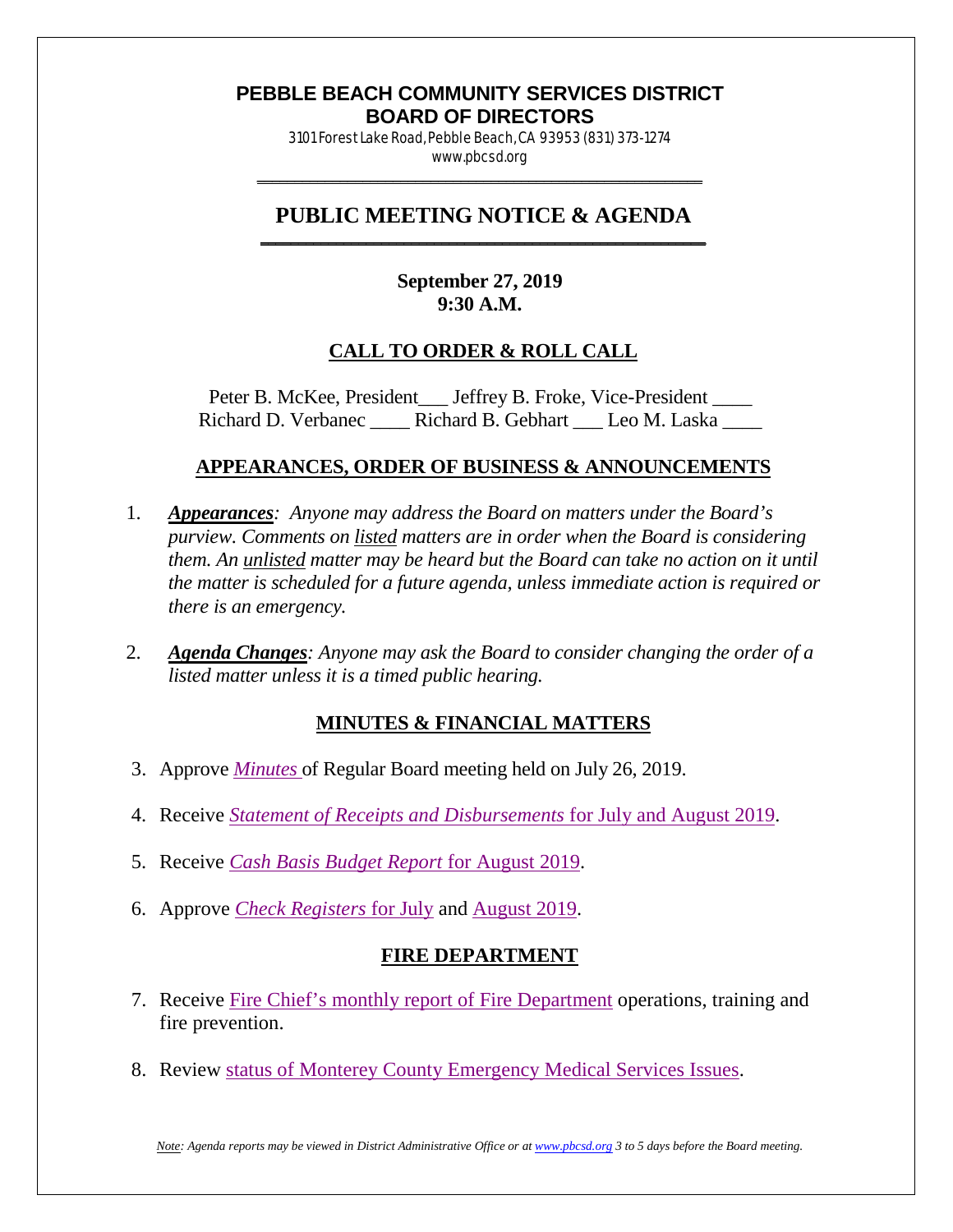## **MAINTENANCE, ENGINEERING & CONSTRUCTION**

- 9. Receive monthly utilities [operations and maintenance report](http://pbcsd.org/wp-content/uploads/pbcsd/meetings/board/2019/2019-09-27/09-Operations-Maintenance-Report-for-August-September-2019.pdf) for wastewater collection, treatment and disposal and recycled water distribution systems.
- 10. Receive status report regarding active [PBCSD capital improvement projects.](http://pbcsd.org/wp-content/uploads/pbcsd/meetings/board/2019/2019-09-27/10-Capital-Improvement-Projects-Report.pdf)
- 11. Adopt *[Resolution 19-21](http://pbcsd.org/wp-content/uploads/pbcsd/meetings/board/2019/2019-09-27/11-RES-19-21-Reclamation-Water-Storage-Tank-Rehab-Project-Contract-Award.pdf)* awarding construction contract for Reclamation Water Storage Tank Project.
- 12. Authorize [emergency repairs to Viscaino Road Easement Sewer](http://pbcsd.org/wp-content/uploads/pbcsd/meetings/board/2019/2019-09-27/12-Viscaino-Rd.-Easement-Emergency-Sewer-Repair.pdf) Line.
- 13. Authorize [emergency purchase of standby generator used for wastewater pump](http://pbcsd.org/wp-content/uploads/pbcsd/meetings/board/2019/2019-09-27/13-Emergency-Purchse-of-Standby-Generator-for-Wastewater-Pump-Stations.pdf)  [stations.](http://pbcsd.org/wp-content/uploads/pbcsd/meetings/board/2019/2019-09-27/13-Emergency-Purchse-of-Standby-Generator-for-Wastewater-Pump-Stations.pdf)
- 14. Approve [budget increase for Project Assignment No. 39 with Engineering Science](http://pbcsd.org/wp-content/uploads/pbcsd/meetings/board/2019/2019-09-27/14-Project-Assignment-No.39-with-E2-for-SCADA-Improvement-Project-Addendum-No.01-to-PA.39.pdf)  [for engineering services for SCADA Improvement Project.](http://pbcsd.org/wp-content/uploads/pbcsd/meetings/board/2019/2019-09-27/14-Project-Assignment-No.39-with-E2-for-SCADA-Improvement-Project-Addendum-No.01-to-PA.39.pdf)
- 15. Receive Carmel Area Wastewater District reports and information concerning matters of mutual interest to PBCSD and CAWD:
	- A. Report from Director Gebhart on August 29, 2019 [CAWD Board meeting](http://pbcsd.org/wp-content/uploads/pbcsd/meetings/board/2019/2019-09-27/15a-CAWD-Regular-Board-Meeting-Agenda-Reports-for-August-2019.pdf)
	- B. Report from Director Laska on September 26, 2019 [CAWD Board meeting.](http://pbcsd.org/wp-content/uploads/pbcsd/meetings/board/2019/2019-09-27/15b-CAWD-Regular-Board-Meeting-Agenda-Reports-for-September-2019.pdf)
	- C. Assign Director Verbanec to attend CAWD Board of Directors meeting scheduled for Thursday, October 31, 2019 at 3945 Rio Rd., Carmel.

# **SOLID WASTE MANAGEMENT**

16. Receive [report regarding Monterey Regional Waste Management District](http://pbcsd.org/wp-content/uploads/pbcsd/meetings/board/2019/2019-09-27/16-MRWMD-Board-Meeting-Agendas-GM-Report.pdf)  [\(MRWMD\) Board meeting held on September 20, 2019.](http://pbcsd.org/wp-content/uploads/pbcsd/meetings/board/2019/2019-09-27/16-MRWMD-Board-Meeting-Agendas-GM-Report.pdf)

# **LAW ENFORCEMENT**

17. Receive [report on August 22, 2019 meeting of Roads and Traffic Committee for](http://pbcsd.org/wp-content/uploads/pbcsd/meetings/board/2019/2019-09-27/17-Roads-traffic-Aug-22-2019.pdf)  [Del Monte Forest Property Owners.](http://pbcsd.org/wp-content/uploads/pbcsd/meetings/board/2019/2019-09-27/17-Roads-traffic-Aug-22-2019.pdf)

# **GENERAL GOVERNMENT**

18. Review [topics for PBCSD Fall/Winter Newsletter.](http://pbcsd.org/wp-content/uploads/pbcsd/meetings/board/2019/2019-09-27/18-Fall-Winter-Newsletter-Topics.pdf)

*Note: Agenda reports may be viewed in District Administrative Office or a[t www.pbcsd.org](http://www.pbcsd.org/) 3 to 5 days before the Board meeting.*